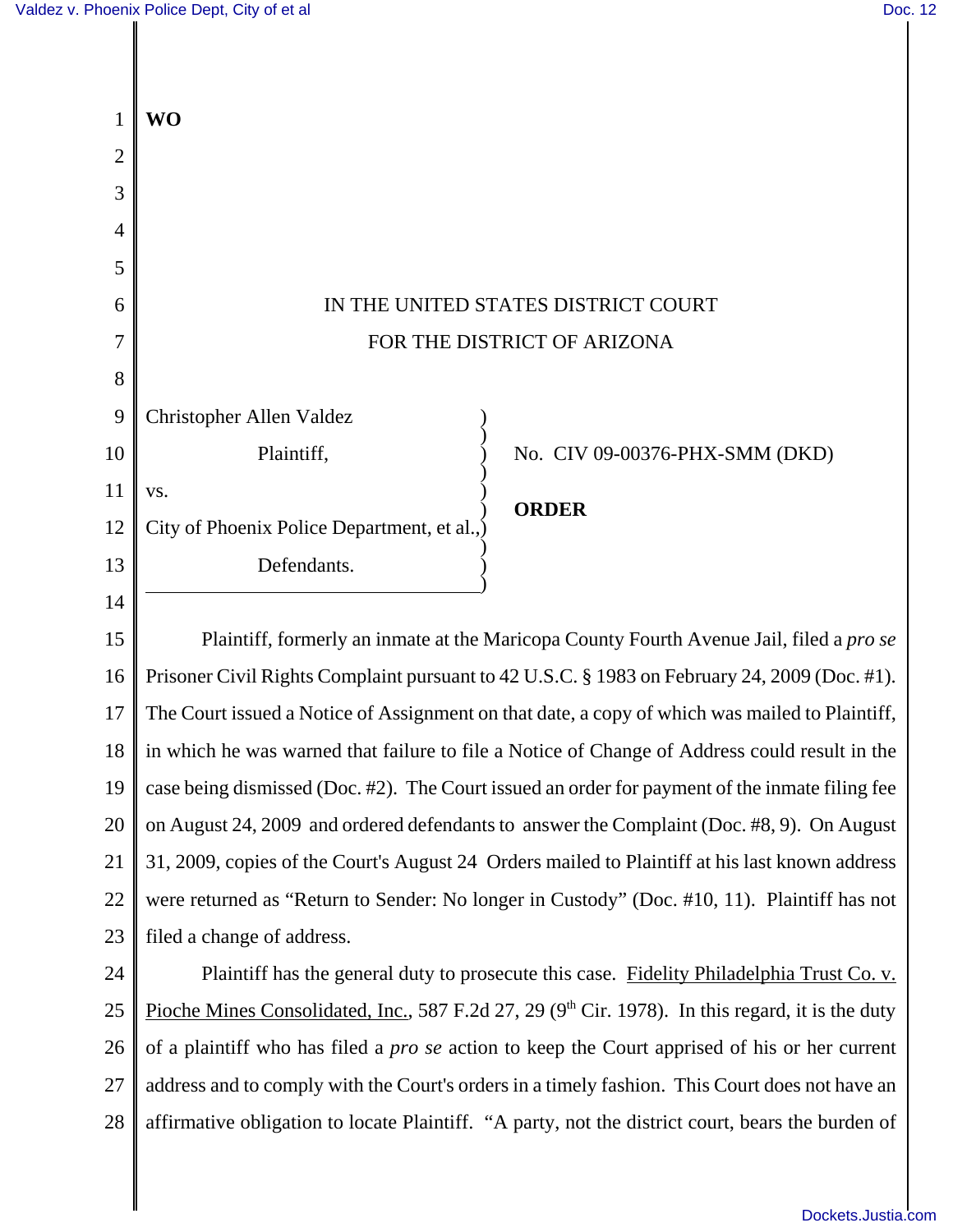1 2 keeping the court apprised of any changes in his mailing address." Carey v. King, 856 F.2d 1439, 1441 ( $9<sup>th</sup>$  Cir. 1988). Plaintiff's failure to keep the Court informed of his new address constitutes failure to prosecute.

3

4 5 6 7 8 9 10 11 Rule 41(b) of the Federal Rules of Civil Procedure provides that "[f]or failure of the plaintiff to prosecute or to comply with these rules or any order of court, a defendant may move for dismissal of an action." In Link v. Wabash Railroad Co., 370 U.S. 626, 629-31 (1962), the Supreme Court recognized that a federal district court has the inherent power to dismiss a case *sua sponte* for failure to prosecute, even though the language of Rule 41(b) of the Federal Rules of Civil Procedure appears to require a motion from a party. Moreover, in appropriate circumstances, the Court may dismiss a complaint for failure to prosecute even without notice or hearing. Id. at 633.

12 13 14 15 16 17 18 19 20 In determining whether Plaintiff's failure to prosecute warrants dismissal of the case, the Court must weigh the following five factors: "(1) the public's interest in expeditious resolution of litigation; (2) the court's need to manage its docket; (3) the risk of prejudice to the defendants; (4) the public policy favoring disposition of cases on their merits; and (5) the availability of less drastic sanctions." Carey, 856 F.2d at 1440 (quoting Henderson v. Duncan, 779 F.2d 1421, 1423 ( $9<sup>th</sup>$  Cir. 1986)). "The first two of these factors favor the imposition of sanctions in most cases, while the fourth factor cuts against a default or dismissal sanction. Thus the key factors are prejudice and availability of lesser sanctions." Wanderer v. Johnson, 910 F.2d 652, 656 (9th Cir. 1990).

21 22 23 24 25 26 27 Here, the first, second, and third factors favor dismissal of this case. Plaintiff's failure to keep the Court informed of his address prevents the case from proceeding in the foreseeable future. The fourth factor, as always, weighs against dismissal. The fifth factor requires the Court to consider whether a less drastic alternative is available. Without Plaintiff's current address, however, certain alternatives are bound to be futile. Here, as in Carey, "[a]n order to show cause why dismissal is not warranted or an order imposing sanctions would only find itself taking a round trip tour through the United States mail." 856 F.2d at 1441.